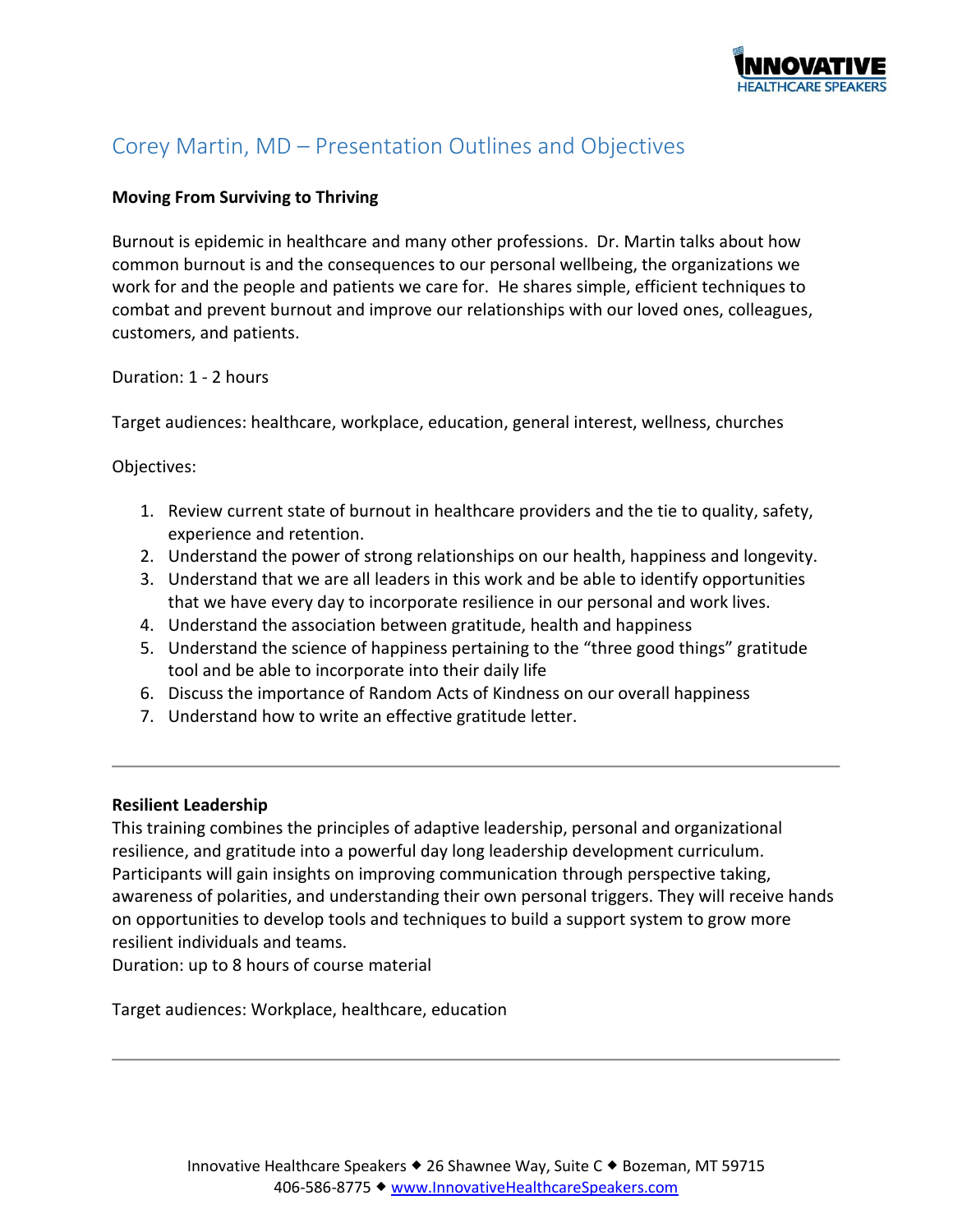

# **Reconnecting in of World of Disconnection and Social Isolation (or How to Get Your Mojo Back during Covid-19)**

Since Covid-19, do you feel like you have lost your mojo? Do you find it difficult to connect with friends, family and colleagues? When you scroll through social media, do you wonder how people can really think that way? Do you think that maybe, just maybe, we are more alike than different AND if given the chance, we could once again have meaningful, connecting conversations that would fill our hearts and connect us in ways that we long for? This talk is a powerful, experiential session based on the principles of the Center for Courage and Renewal that will help you understand how much power and control you have to make a meaningful difference in creating the connected life we all long for.

Duration: 1 hour of course material

Target audiences: Workplace, healthcare, education, general interest, wellness, churches.

Objectives:

- 1. Understand ways that we can all help build connection and community
- 2. Build an awareness of how it feels to be labeled as "different"
- 3. Identify ways to meaningfully, personally reconnect in times of disconnection and social isolation.

# **The Science of Gratitude**

Scientists have tied [gratitude](https://greatergood.berkeley.edu/topic/gratitude) to greater health, happiness, and more joy in social relationships at home, work, and our communities. Dr. Martin offers the scientific perspective on gratitude and techniques that result in improved health, happiness and longevity.

# Duration: One hour

Target audiences: Workplace, healthcare, education, general interest, wellness, churches

Objectives:

- 1. Understand the association between gratitude, health and happiness
- 2. Review the health effects of positivity on immune function, longevity and cardiac function
- 3. Understand the science of happiness pertaining to the "three good things" gratitude tool and be able to incorporate into their daily life
- 4. Discuss the importance of Random Acts of Kindness on our overall happiness
- 5. Understand how to write an effective gratitude letter.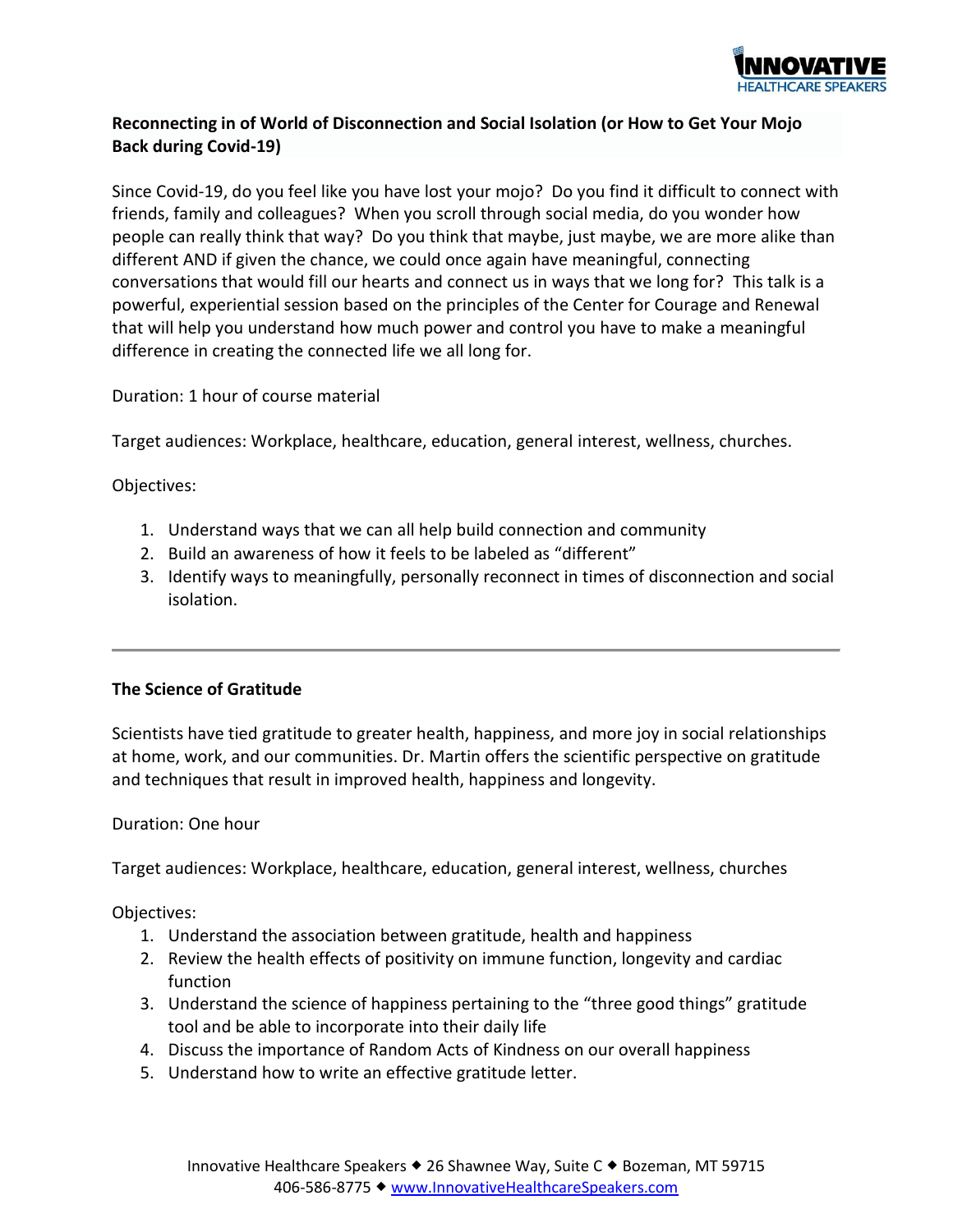

### **The Power of Social Connection**

The quality of our relationships is best predictor of our long term health, happiness, and longevity. In this talk, Dr. Martin discusses the importance of relationships and the detrimental effects loneliness has on our communities and our own mental and physical wellbeing.

### Duration: One hour

Target audiences: Workplace, healthcare, education, general interest, wellness, churches

#### Objectives:

- 1. Understand the power of strong relationships on our health, happiness and longevity.
- 2. Understand that we are all leaders in this work and be able to identify opportunities that we have every day to incorporate resilience in our personal and work lives.
- 3. Understand the prevalence of loneliness and the importance loneliness plays on our health.
- 4. Be able to identify "4am friends" in your life.

#### **Mindset Matters. The importance of mindset on stress and wellness**

Our mindset and how we approach situations have significant implications for our health, happiness, and patient outcomes. Dr. Martin talks about the science behind mindset and how our mindset of stress impacts our work, our health and the people around us.

#### Duration: One hour

Target audiences: Healthcare, education, wellness, workplace, general interest, churches

Objectives:

- 1. Understand the role of mirror neurons in our emotional health
- 2. Understand the role mindset play in stress
- 3. Identify at least 3 ways that mindset can improve health and wellbeing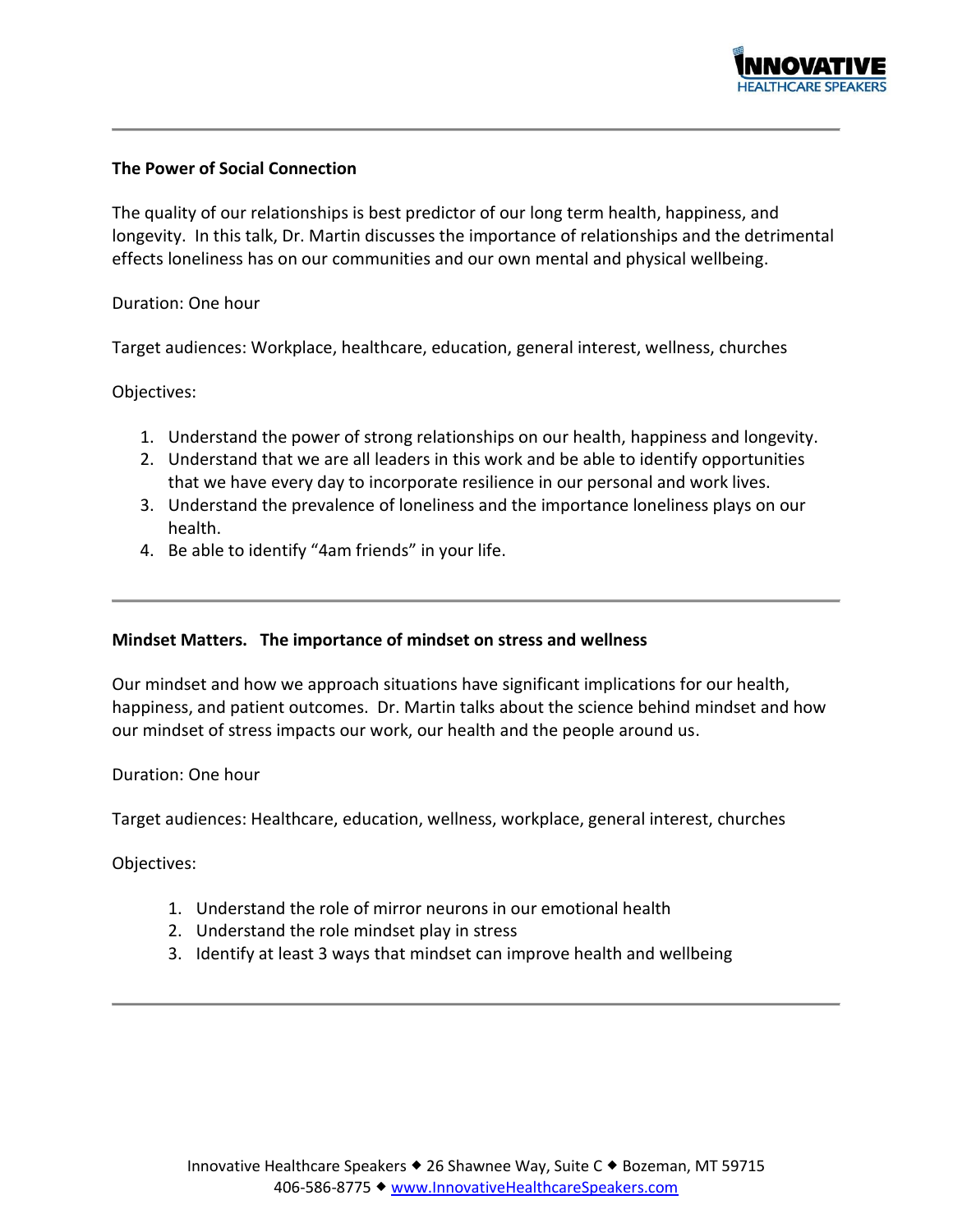

# **Anatomy of Trust**

This talk combines the principles of everyday leadership, personal and organizational resilience into a deep dive into what it means when we say we don't trust someone. Participants learn tips and tricks on how to build trusting relationships in their organizations and their personal lives and how that actually leads to less burnout and more meaning and joy in our lives.

Duration: 1 to 2 hours of course material

Target audiences: Workplace, healthcare, education, general interest, wellness, churches.

Objectives:

- 1. Discuss the importance of trust and psychological safety in building great teams
- 2. Discuss how building relationships with members on the team builds trust
- 3. Develop a framework for building trust in organizations and our personal relationships

### **Need More Time?**

Do you feel like you just never have enough time? This talk combines principles of everyday leadership, personal and organizational resilience, into a powerful session that will help you understand how you sabotage yourself into believing you don't have enough time in your life. We will get clear on the values that allow you to create time and space for the things that matter and help you build a support system to find joy, meaning and purpose in your life.

Duration: 1 to 2 hours of course material

Target audiences: Workplace, healthcare, education, general interest, wellness, churches.

Objectives:

- 1. Identify 3 core values for their life.
- 2. Identify at least one current routine activity that undermines your stated values and priorities.
- 3. Choose at least one new action to support your values and prioritize your time

# **BIG** (**B**oundaries, **I**ntegrity, and **G**enerosity of Assumption) **Principles**

This talk combines the principles of everyday leadership, personal and organizational resilience into a deep dive about how our perspective of other's actions and the difficulty we have setting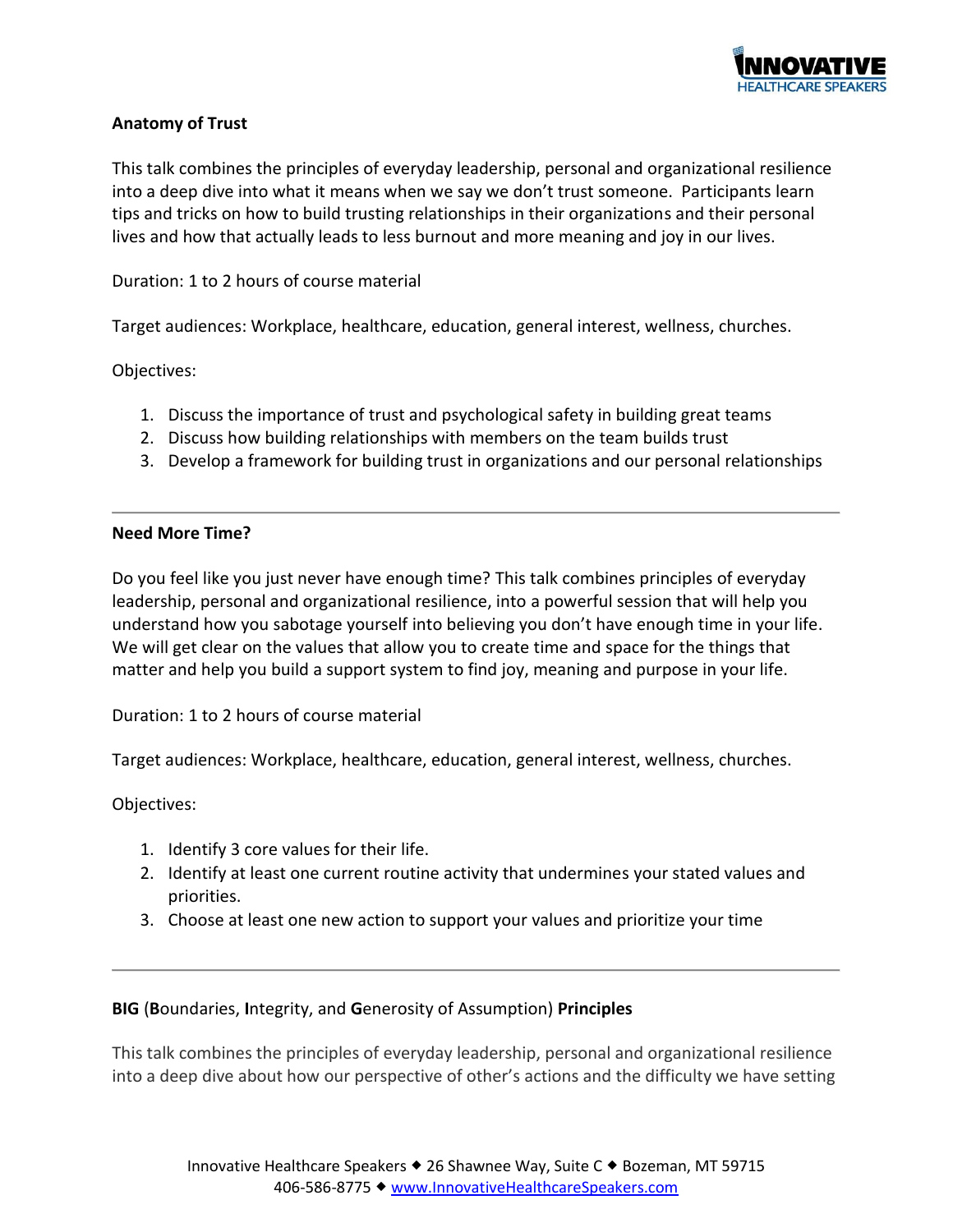

boundaries and holding people accountable undermine our search for joy, meaning and purpose in our lives.

Duration: 1 to 2 hours of course material

Target audiences: Workplace, healthcare, education, general interest, wellness, churches.

Objectives:

- 1. Identify at least one boundary to set in order to be more generous in your assumptions.
- 2. Discuss the barriers healthcare providers face in building relationships and leading teams
- 3. Develop a framework for building trust in organizations and our personal relationships

# **Letting go of Perfectionism**

This talk combines the principles of everyday leadership and personal resilience for a deep dive into understanding the role perfectionism has in our daily lives. We will discuss the roll perfectionism had in our training, and how it is commonly mistakenly for healthy striving. We will discuss approaches to combat the negative effects of perfectionism and how to give ourselves permission to let go of unhealthy perfectionistic tendencies and to treat our self with compassion.

Duration: 1 to 2 hours of course material

Target audiences: Workplace, healthcare, education, general interest, wellness, churches.

**Objectives** 

- 1. Understand how pervasive the culture of perfectionism is and its connection to shame.
- 2. Identify how we use perfectionism as one of the tools of numbing our emotions.
- 3. Understand the role perfectionism had in our training in healthcare.
- 4. Understand how to combat the negative effects of perfectionism.
- 5. Understand the difference between perfectionism and healthy striving.

### **The Recipe for Being a Good \_\_\_\_\_\_....(friend, leader, spouse, colleague)**

Do you wish you always knew just what to say? When bad things happen to those around you, are you afraid of saying the wrong thing and so then just say nothing? This talk combines the principles of everyday leadership, personal and organizational resilience to gain insights about why we do these things and how to overcome them with simple techniques focused on perspective taking, empathy and self-compassion.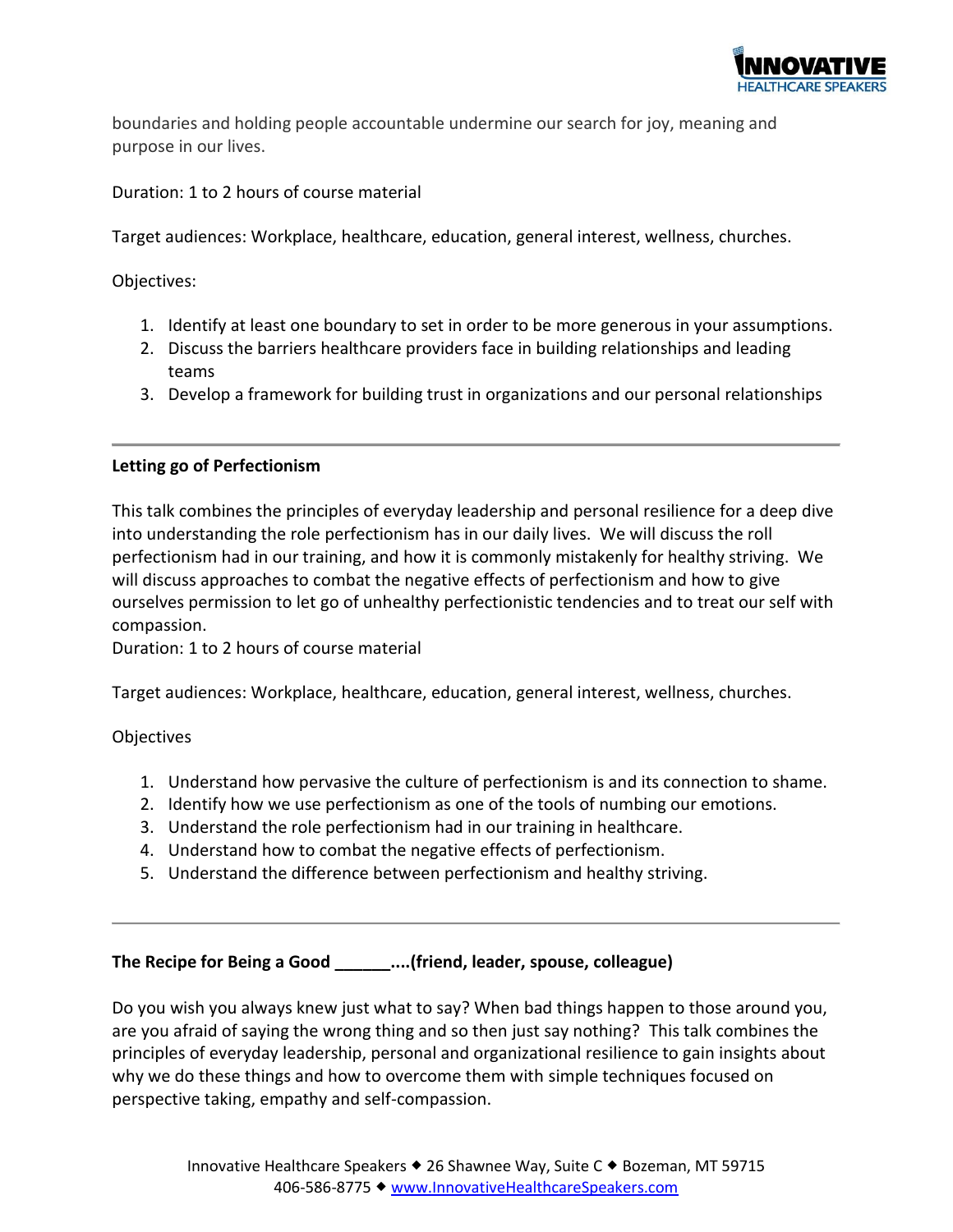

Duration: 1 to 2 hours of course material

Target audiences: Workplace, healthcare, education, general interest, wellness, churches.

Objectives:

- 1. Select tools that can be used to promote personal self-care/resiliency.
- 2. Name at least two practices of self-compassion.
- 3. Discuss the difference between empathy and sympathy

### **A Life Well Lived**

In this talk, Dr. Martin discusses the five most common regrets of the dying. This talk focuses on vulnerability and how to develop a meaningful life with everyday practices that can help you live a life without regrets.

Duration: One hour

Target audiences: Workplace, healthcare, education, general interest, wellness, churches

Objectives:

- 1. Select tools that can be used to promote personal self-care/resiliency.
- 2. Identify at least one boundary to set in order to be more generous in your assumptions.
- 3. Name at least two practices of self-compassion.

### **Dare to Lead**™

Dare to Lead is an empirically based courage-building program, based on the research of Dr. Brené Brown. Leaders who participate will learn skills for having hard conversations, holding themselves and others accountable, leading with empathy and connection, building trust, giving and receiving feedback, and picking yourself back up quickly after disappointments and setback. This 24-hour workshop, facilitated by Dr. Martin, a Certified Dare to Lead Facilitator™, focuses on courage as a collection of four skill sets that are teachable, measurable, and observable.

*Upon completion, participants have the option to take an exam stating they are Dare to Lead trained, giving them a LinkedIn badge recognizing their mastery of the four skill sets of courage*